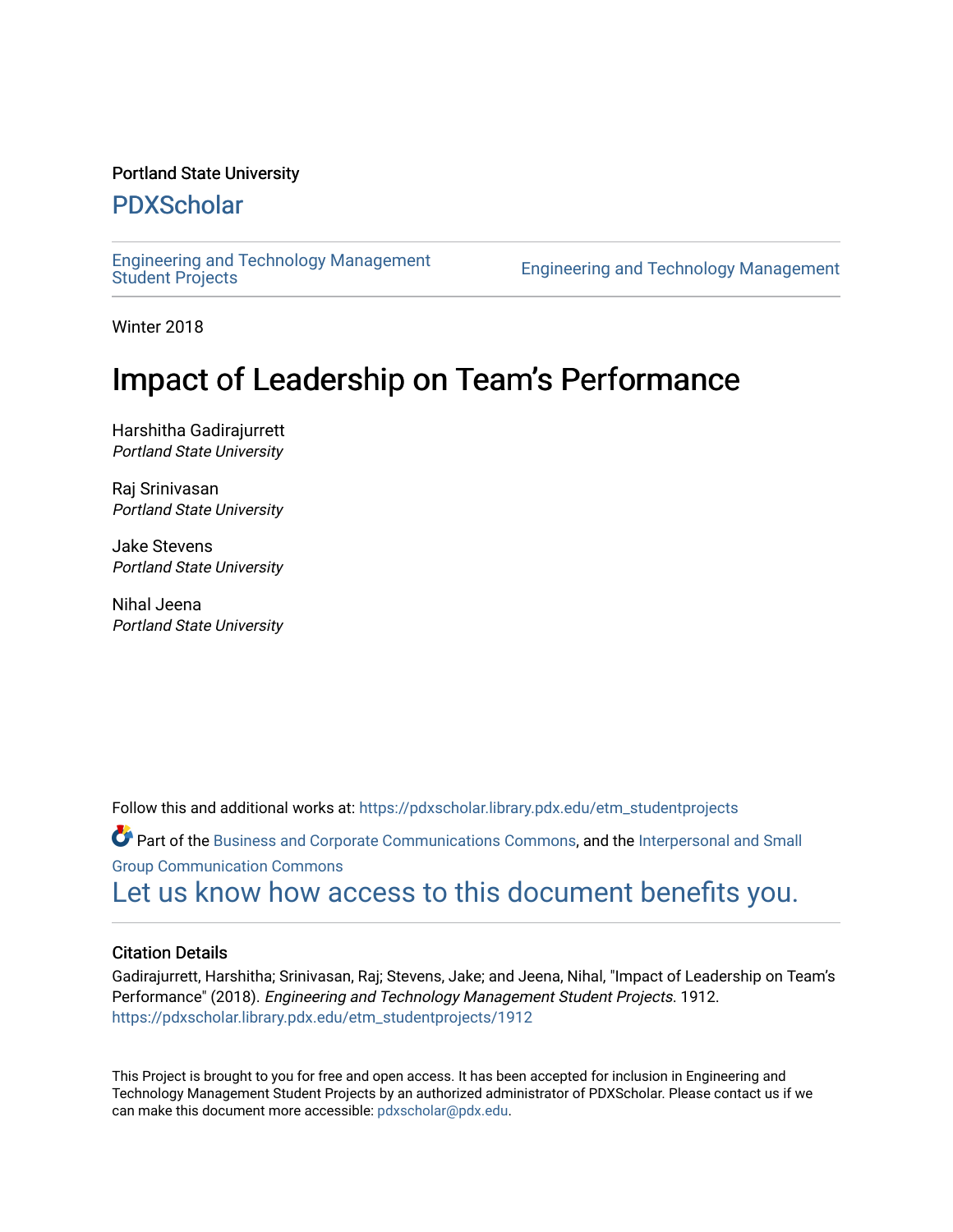

# *Impact of Leadership on Team's Performance*

Course Title: Team Building and Communication Course Number: ETM 522 Instructor: Dr Charles Weber Term: Winter Year: 2018 Author(s): Harshita Gadirajurrett, Raj Srinivasan, Jake Stevens, Nihal Jeena

# ETM OFFICE USE ONLY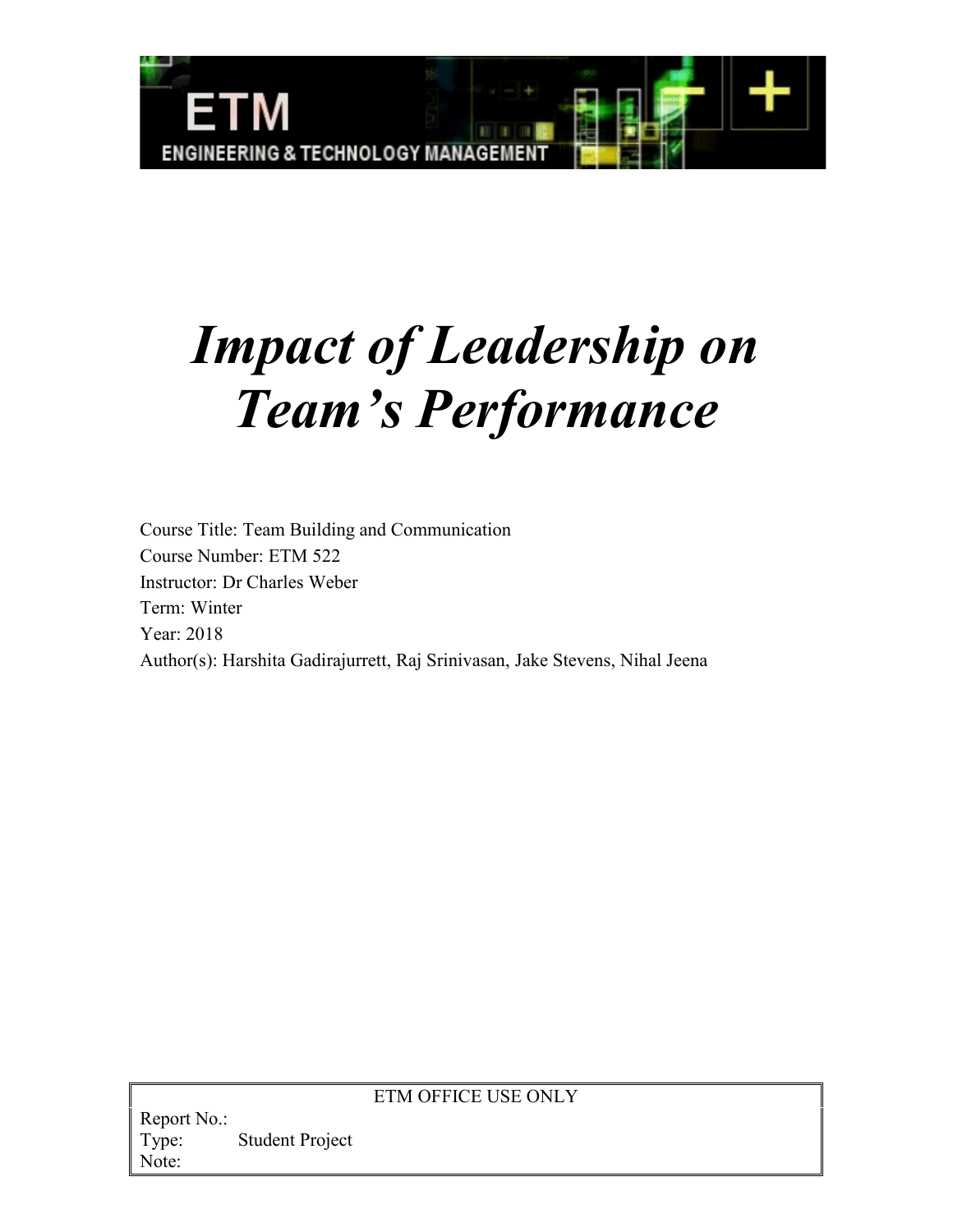# **TABLE OF CONTENTS**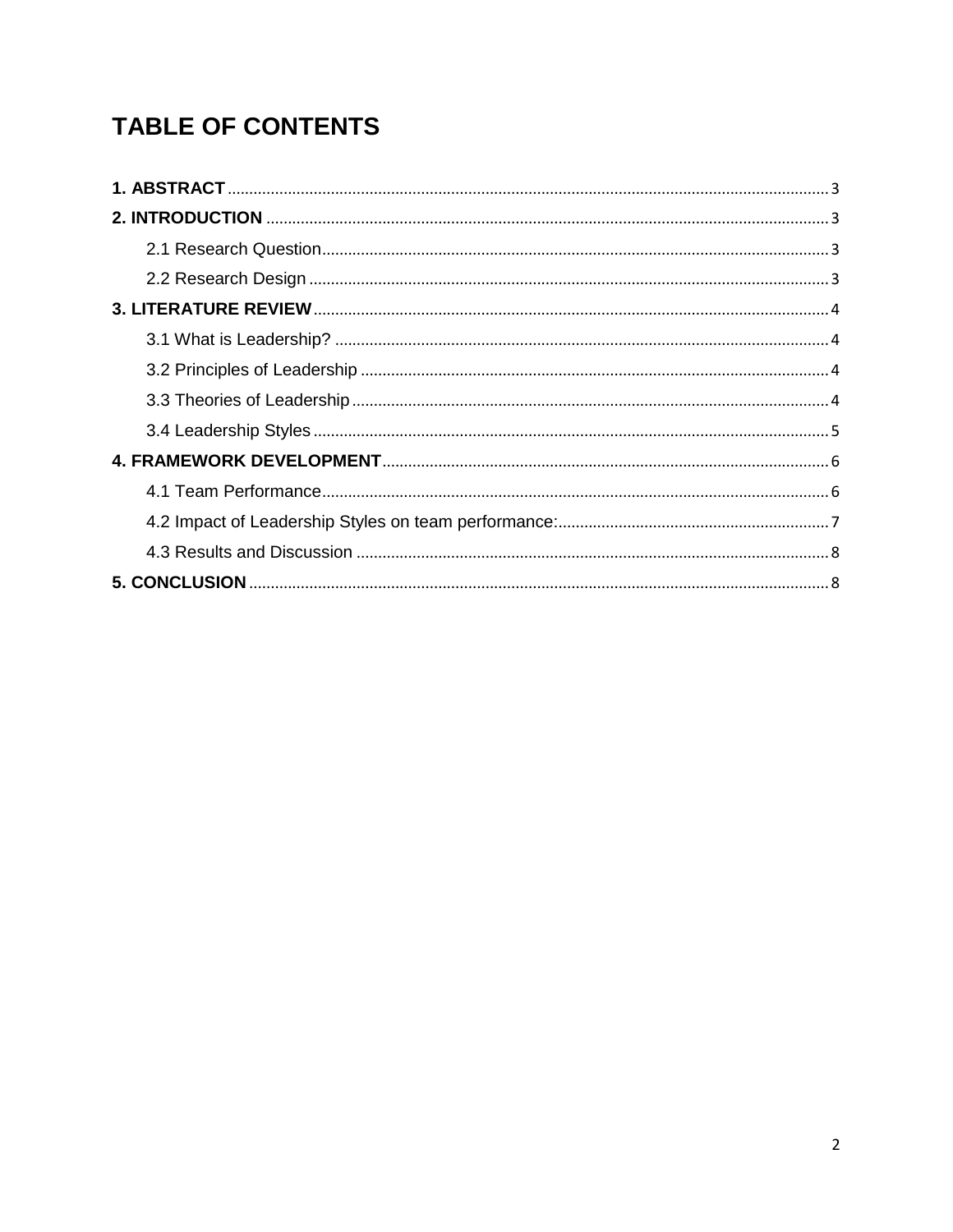# <span id="page-3-0"></span>**1. ABSTRACT**

The concept of leadership is a widely discussed concept, with numerous articles and books being dedicated to the exploration and evaluation of leadership and its impact on team building, team performance and team dynamics. In this paper, we will be looking at the impact of leadership on team performance, and evaluating it through the lens of different leadership styles, focusing on the idea of *Transformational Leadership*. Through numerous article and journal reviews, we will seek to identify characteristics and strengths of these leadership styles as they pertain to the performance of teams within an organization.

# <span id="page-3-1"></span>**2. INTRODUCTION**

The formation and development of high functioning teams within an organization does not occur overnight or without struggles and growing pains. The stages of team development, as discussed by Brian Sholtes, Brian Joiner and Barbara Streibel, require routine guidance from leadership from the stages of forming through performing. While every team may experience these stages of team development may organically occur in all teams, varied only by the duration of time spent transitioning through the stages, not all teams have the same style of leadership utilized to help grow and mold them into high functioning productive teams. It is often found that the failure of a team can be traced back to its leadership. "The performance of each role contributes to collective success. This means that the causes of team failure may reside not only in member inability, but also in their collective failure to coordinate and synchronize their individual contributions" (Zaccaro, Rittman & Marks, 2001). This indicates that a lack of proper leadership and guidance may be the root cause to a majority of team failures due to performance.

During the formation of teams, there is an intertwining of personalities, proficiencies and motivations. In just a short time, teams can be expected to perform in a variety of complex and highly dynamic environments. Leadership within these highly dynamic teams is expected to establish, define and communicate team goals and outline the structure by which these goals will be accomplished. There are many different techniques and leadership styles that can and have been employed in order to achieve the desired results. One of the more popular leadership styles that we will discuss further is Transformational Leadership. "Transformational leaders act as a role model among team members by sharing creative ideas and knowledge to facilitate working cooperatively and efficiently" (Choi, Kim & Kang, 2017). This example leadership style has its own strengths and characteristics that differentiate it from other styles. We will also look at the results of a research study conducted to evaluate the effectiveness of Transformational Leadership on team performance in order to determine which, if any, leadership style provides the best principles and structure to team development and performance.

## <span id="page-3-2"></span>**2.1 Research Question**

What is the impact of the Leadership styles on team performance? Consequently, which leadership style improves team performance in a better way even though there is no particular leadership that is effective in any given situation?

## <span id="page-3-3"></span>**2.2 Research Design**

This report is secondary in nature and draws references from current research. We performed a literature review of numerous articles, journals and books on impact of leadership styles on team performance. We referred to research study from another primary source. We then interpret, and draw conclusions about the events and data's reported in primary sources.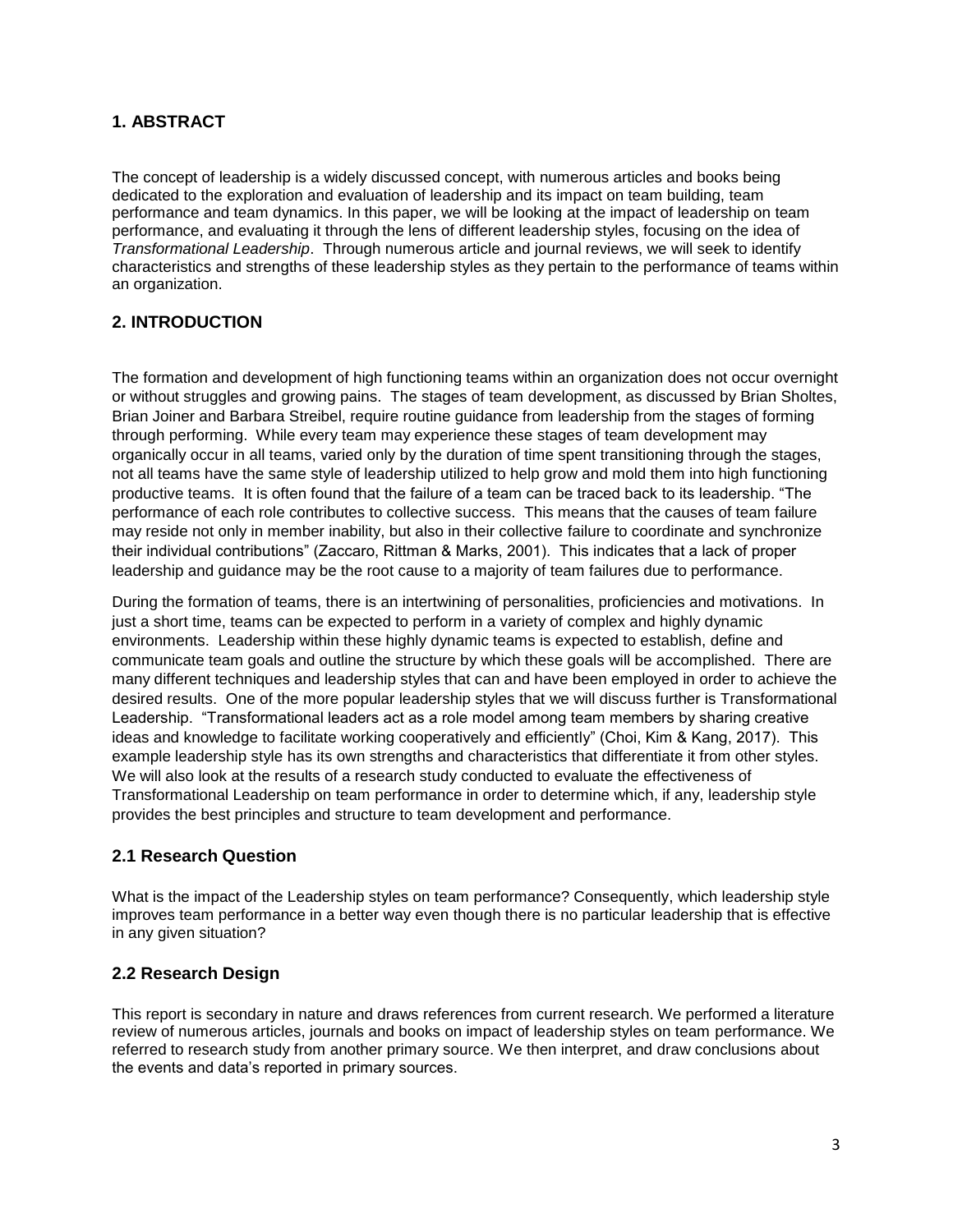# <span id="page-4-1"></span><span id="page-4-0"></span>**3. LITERATURE REVIEW**

## **3.1 What is Leadership?**

Leadership is defined as the process of facilitating individual and collective efforts to accomplish the shared objective. Leadership is an influential process that enables manager to get their people work willingly towards what must be done and what ought to be done. Some small groups perform their tasks with high risk - here team Leadership is crucial for the ability to deal with the risk. Leaders' behavior impacts on their teams' structure, working process, and effectiveness. Leadership is not a person or a position, it is a complex moral relationship between people, based on trust, obligation, commitment, emotion, and a shared vision of the good. Further, there have also been several characteristics or traits on which leadership has been measured or assessed. Some of the traits generally associated by the leaders are High tolerance for frustration, Charisma, Inspirational, Readiness to accept feedback, Team builder and Responsibility.

# <span id="page-4-2"></span>**3.2 Principles of Leadership**

Each leader chooses his unique formula for success, but still there are few key points for an affluent leader that need to be followed. Below are some of important principles.

#### **1. Know Yourself:**

The Leader should be aware of the below three pointers in order to move his/her company forward.

- Having strong values that guide your Life
- Being acutely aware of the structure of the company and his/her personal responsibilities.
- Executing the ideas effectively.

#### **2. Setting an Example:**

The best way for a Leader to influence his team members is by setting a good example. Since, actions speak more than words, Leader should empower people their greatest potential. Even in the hard times Leader should be ready to face the challenge with confidence and determination towards success.

#### **3. Choosing a Team:**

Team selection is imperative for a leader. It shows his ability in finding appropriate skills and knowledge. When choosing a team, Leader should look for people who understand his vision and have a particular set of competencies. Furthermore, being a passionate leader also means finding employees who are equally passionate about their work

#### **4. Have a clear Vision and Goals:**

As a leader, one need to have a clear picture of the company's future. This means having a clear vision for his company, where it fits into the industry and how he plans to serve customers. Setting goals is a crucial step in realizing the company's vision.

#### **5. Unity is strength:**

Team is the most important resource for every leader. Leader should embrace about its unity each and every day. As long as your team is united, nothing can stay in a way to success. Make sure that all people in a team consider themselves as members of a strong, unified family.

## <span id="page-4-3"></span>**3.3 Theories of Leadership**

Leadership is a "process of social influence in which one person is able to find the aid and support of others in the accomplishment of a common task". Leadership is ultimately about creating a way for people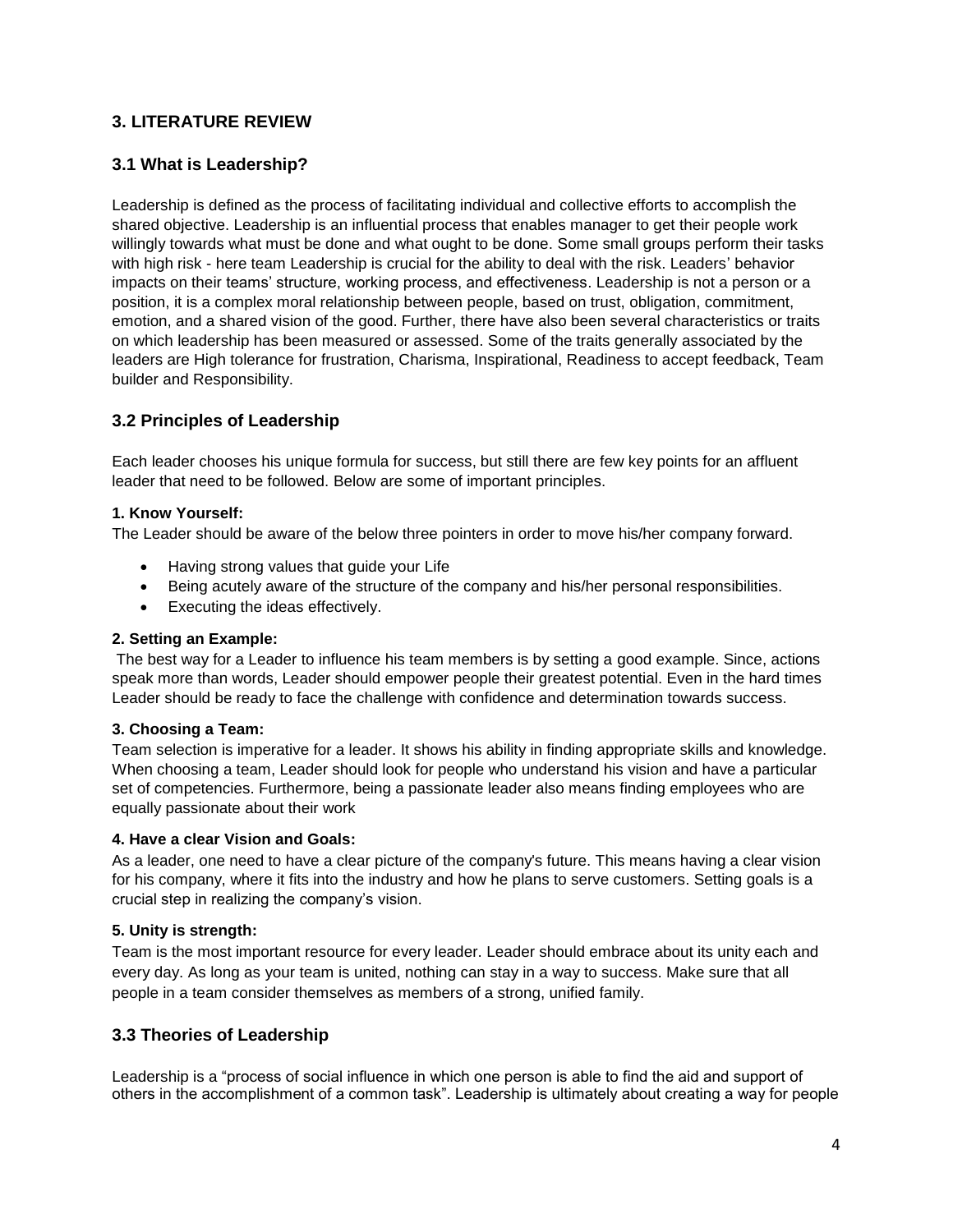to contribute their skills and knowledge in making something possible and moving towards success. Over the last 100 years number of different leadership theories were developed to explain what exactly makes a great leader, why certain people became great leaders. While many different leadership models have emerged, these are the major types.

#### **1. "Great Man" Theory:**

This theory can be described with one point "Born to lead". Great leaders are simply born with the necessary internal characteristics such as charisma, confidence, intelligence, and social skills that make them natural-born leaders. This theory believes that great leaders are born not made. They have the leadership qualities inherently in them.

#### **2. Trait Theory:**

Trait theory tries to describe the types of behavior and personality tendencies associated with effective leadership. This theory attempts to answer why some people are good leaders and others are not. In fact, the theory can be traced back to the nineteenth century, a man called Thomas Carlyle used such understanding to identify the talents, skills and characteristics of men who rose to power. Key characteristics of this theory include Initiative, Tenacity, Energy, Good cognitive skills and capable of using good judgement and decisions, Flexibility, Creativity, Charisma and confidence.

#### **3. Behavioral Theory:**

Behavioral theory of leadership focus on the study of specific behaviors of a leader. The main difference between these two theories is traits are not something that can be taught to a person. While traits can develop over time, typically cannot taught to someone they have to learn it on their own and let it develop. In comparison, behaviors can be learned.

#### <span id="page-5-0"></span>**3.4 Leadership Styles**

Leadership style describes the actions of Leader such as visionary, coaching, collaborative, and consensus. Different types of Leadership styles exist in work environments. But not every style is right for everyone. The culture and goals of an organization determine which leadership style fits the firm best. Building effective Leadership style can develop an approach to be an effective Leader. While, there are many approaches from Lewin's style of 1930 to the more recent idea of Transformational style, these are the major

#### **1. The Laissez-Faire Leader**

Laissez-faire leadership, also known as delegative leadership, is a style in which leaders are hands-off and allow group members to make the decisions. Laissez-faire leader lacks direct supervision of employees and fails to provide regular feedback to those under his supervision. Highly experienced and trained employees who requires little supervision fall under these leaders. However, Researchers have found that this is generally the leadership style that leads to the lowest productivity among team members.

#### **2. Autocratic Leader**

Autocratic leadership, also known as authoritarian leadership, is a style characterized by individual control over all decisions and little input from group members. These Leaders make decisions based on their ideas and judgments without input from other team members. This style benefits employees who require close supervision. The benefits of this style depend upon factors such as situations, amount of risk, type of task and characteristics of team members.

#### **3. Democratic Leader**

Democratic Leadership, also known as Participative or shared leadership, is a style where inputs from team members and peers are considered and valued. Everyone in the team are encouraged in exchanging their ideas. Democratic Leader boosts the team to share ideas in decision making process.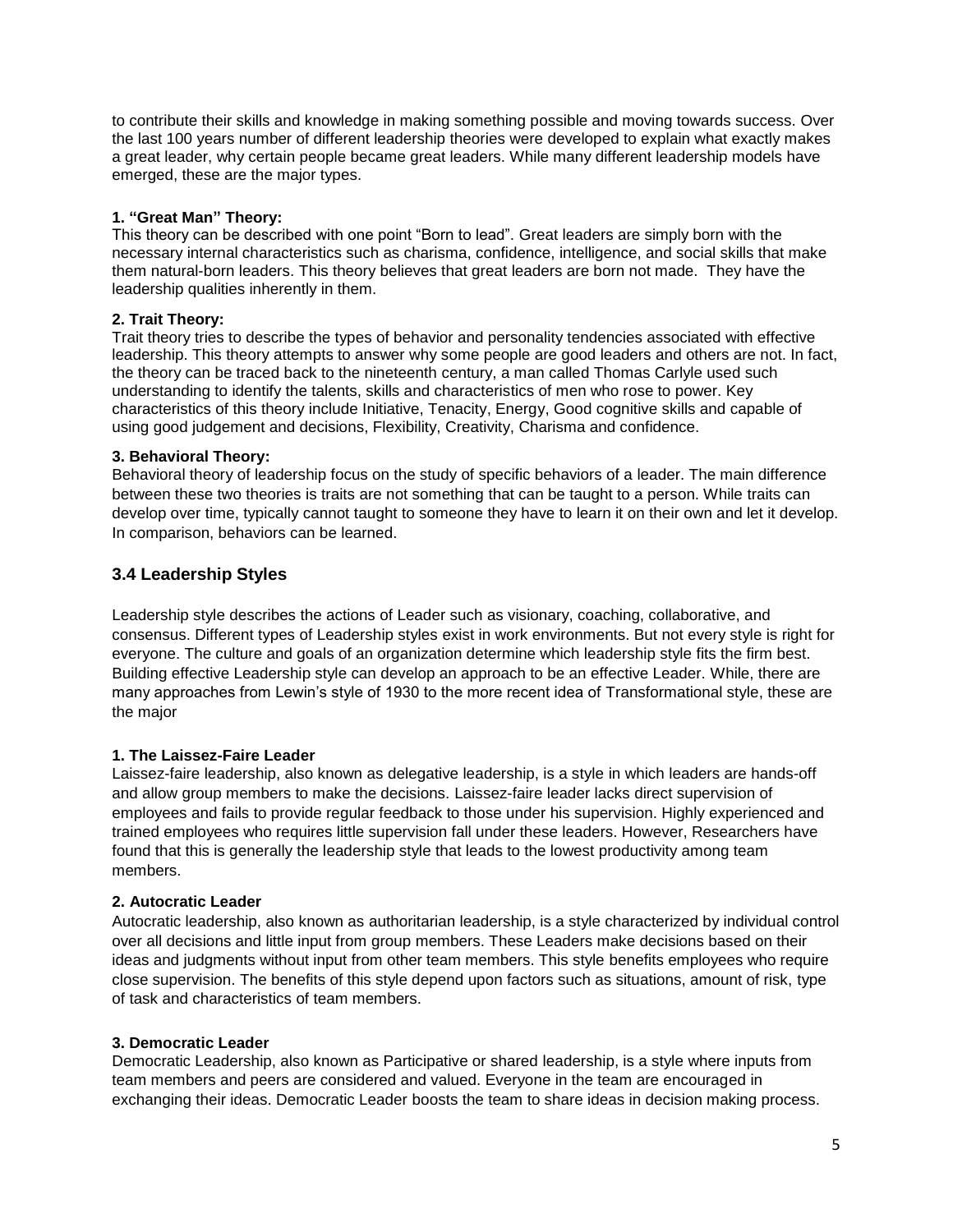However, the responsibility of final decision-making is with the Leader. Researchers have found this Leadership style is one of the most effective types which leads to high productivity.

#### **4. Transactional Leader:**

Transactional Leadership also known as, managerial leadership focus on supervision, group performance and organization. This Leadership style focuses on a specific task and based on the performance results, Leader provides awards and punishments to motivate team members. These leaders are good at setting expectations and standards that maximize the efficiency and productivity of an organization. Research has found that transactional leadership tends to be most effective in situations where problems are simple and clearly defined.

## **5. Transformational Leader:**

The Transformational leadership style depends on high levels of communication from management to meet goals. Leaders motivate employees and enhance productivity and efficiency through communication and high visibility. Transformational leadership enhances the motivation, morale and performance of followers through a variety of mechanisms like, being a role model to his followers to inspire them, understanding strengths and weaknesses of followers. When transformational and transactional styles are compared, Researchers believes the transformational approach creates significant change in the life of people and organizations.

# <span id="page-6-0"></span>**4. FRAMEWORK DEVELOPMENT**

After going through the research on the impact of leadership styles on team performance, we have come up with the Transformational leadership for effective team performance.

# <span id="page-6-1"></span>**4.1 Team Performance**

Effective team performance derives from several fundamental characteristics (Zaccaro & Klimoski, 2002).First, team members need to successfully integrate their individual actions. Second, teams are increasingly required to perform in complex and dynamic environments. Thirdly, Team leadership represents effective team performance. Most teams contain certain individuals who are primarily responsible for defining team goals and for developing and structuring the team to accomplish these missions. Zaccaro et al., (2001), suggested that effective teams integrate four fundamental processes: cognitive, motivational, affective, and coordination. Zaccaro et al., (2001), proposed that leadership influences on team effectiveness occur in part through their effects on these four processes.

A central responsibility of team leaders is to raise the collective efficacy of the team (Kane, Zaccaro, Tremble, & Masuda, 2002). If team members believe their team is capable of achieving its goals, i.e., being successful, they are more likely to choose to engage the task (Zaccaro, Blair, Peterson, & Zazanis, 1995). Team efficiency also emerges from leaders who exhort their members to work hard and do well. This is related to the empowerment processes of transformational and inspirational leaders (Bass, 1985; Burns, 1978). By their actions (see Bass, 1985; House, 1977), such leaders fuse each member's personal goals with the team or organizational mission. Team members identify at a personal level with the purpose and goals of the collective as a whole and are therefore more committed to their accomplishment (House & Shamir, 1993). Thus, transformational leadership is fundamentally directed at aligning the motive states of individual members with the purpose of the team as a whole (Burns, 1978; House & Shamir, 1993).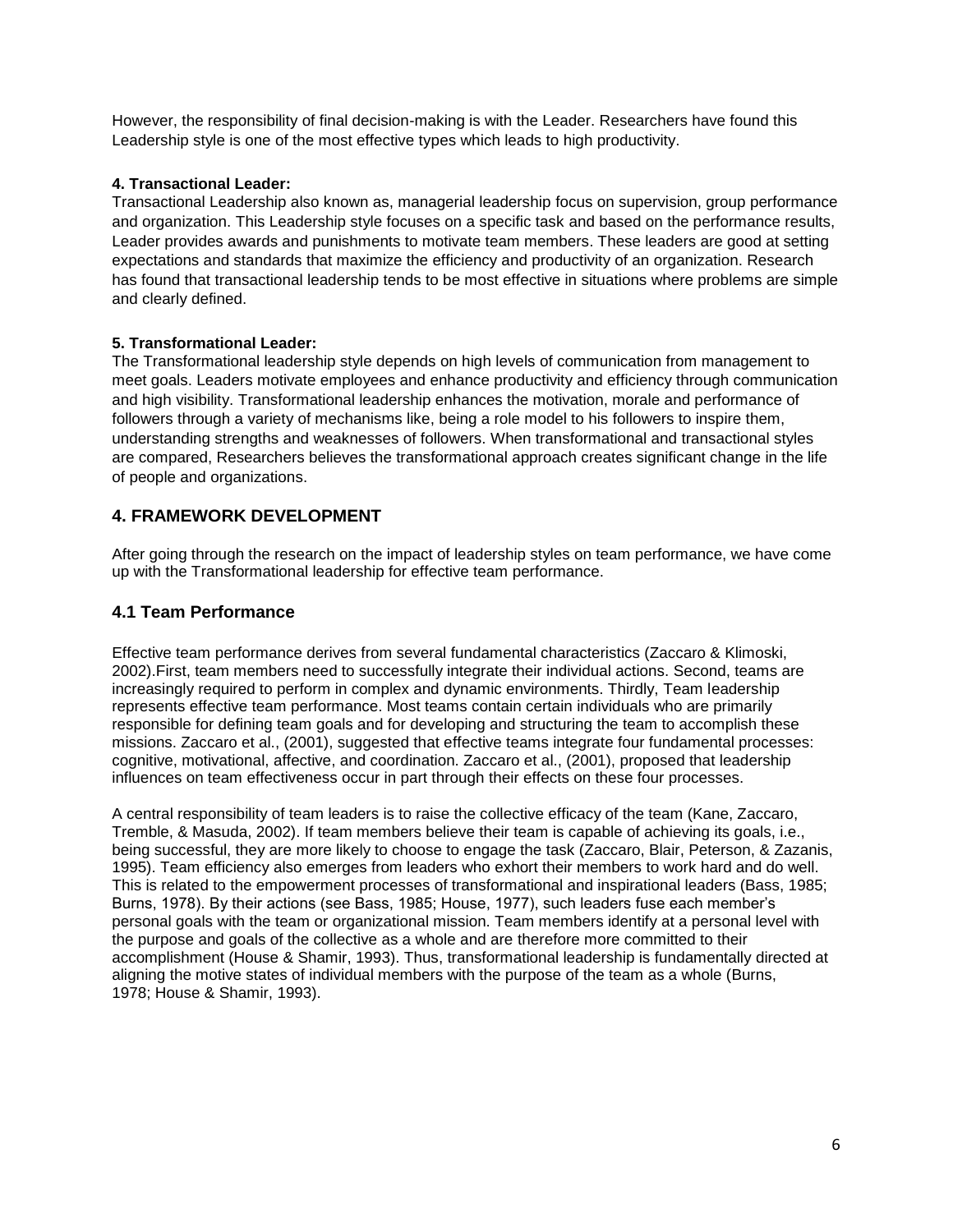#### <span id="page-7-0"></span>**4.2 Impact of Leadership Styles on team performance:**

**Transformational Leadership Style:** Waldman, Bass, and Einstein (1987) showed that the performance appraisals of subordinates were higher if their leaders had been described as Transformational. Singer (1985) showed that subordinates in New Zealand preferred working with leaders who were more transformational than transactional. Clover (1989) used an abbreviated version of the MLQ to correlate the descriptions of 3,500 subordinates at the U.S. Air Force Academy, it was found that commanders who received higher ratings in transformational leadership led better-performing squadrons and were more likely to be seen as preferred role models by the cadets.

Taking into the consideration of review of literature and subordinate performance, the transformational team leaders are related to the following to impact the team performance.

- **Effectiveness of team members**
- Extra effort of team members
- Satisfaction of team members

**Autocratic Leadership**: Adebakin and Gbadamosi [8] described an autocratic leader as one who is very conscious of his position and has little trust or faith in the subordinates, he feels that pay is just a reward for work and it is only the reward which can motivate. A research on this style reveals lack of involvement from the employee in the decision-making process leads to employees not assuming ownership of their work. The heavily centralized command of autocratic leadership style ensures that the system depends entirely on the leader. If the leader is strong, capable, competent, and just, the organization functions smoothly, and if the leader is weak, incompetent, or has low ethical and moral standards, the entire organization suffers for the sake of a single leader. The team's output does not benefit from the creativity and experience of all team members, so many of the benefits of team performance are lost.

**Transactional Leadership**: Transactional leadership involves an exchange process that results in follower compliance with leader request but not likely to generate enthusiasm and commitment to task objective. The leader focuses on having internal actors perform the tasks required for the organization to reach its desired goals (Boehnke et al, 2003). The objective of the transactional leader is to ensure that the path to goal attainment is clearly understood by the internal actors, to remove potential barrier within the system, and to motivate the actors to achieve the predetermined goals (House and Aditya, 1997). This style of leadership implies close monitoring for deviances, mistakes, and errors and then taking corrective action as quickly as possible when they occur. Since, there is a chance to miss enthusiasm and commitment to the task objective, the team's output does not benefit from the extra effort of the team members.

**Laissez-faire leadership**: Laissez-faire leaders, however, are those individuals who occupy leadership positions but have abdicated the responsibilities and duties assigned to them (Lewin, Lippitt, &White, 1939).Avoilo (1999) who noted that laissez-faire leadership is poor, ineffective leadership and highly dissatisfying for followers".Laissez-faire type of leadership is at the other end of the continuum from the autocratic style. With this type, leaders attempt to pass the responsibility of decision making process to the group. The group is loosely structured, as the leader has no confidence in his leadership ability. Decision making under this leadership is performed by whoever that is willing to accept it. Decision making is also very slow and there can be a great deal of "buck passing". As a result, the task may not be undertaken and tile conditionally become chaotic. In such situations, projects can go off-track and deadlines can be missed when team members do not get enough guidance or feedback from leaders. Team effectiveness is comparatively lower than traditional style.

While **Democratic leadership** has been described as the most effective leadership style, it does have some potential downsides. In situations where roles are unclear or time is of the essence, democratic leadership can lead to communication failures and uncompleted projects. In some cases, group members may not have the necessary knowledge or expertise to make quality contributions to the decision-making process. Democratic leadership works best in situations where group members are skilled and eager to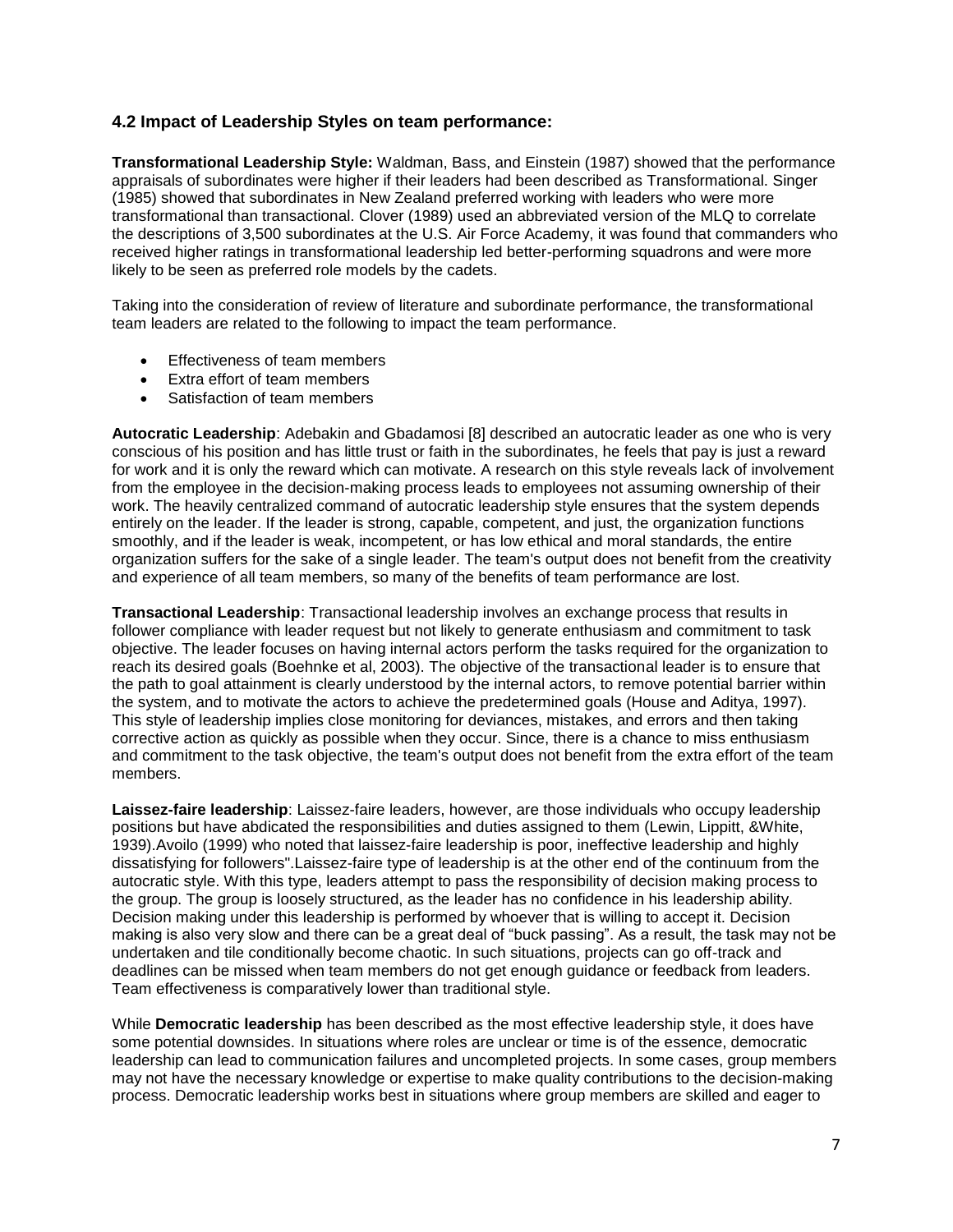share their knowledge. It is also important to have plenty of time to allow people to contribute, develop a plan and then vote on the best course of action.

# <span id="page-8-0"></span>**4.3 Results and Discussion**

A study was conducted to understand the Transformational leadership association with effectiveness, extra effort, and satisfaction. For the purpose of the study, seven software companies were chosen as sample. From each company ten teams were chosen randomly with a total of 262 respondents. Questionnaires were given to all the team members and asked them to rate their team leader's leadership behavior on Multifactor Leadership Questionnaire (MLQ). Again, team members were asked to give their own feelings of effectiveness, extra efforts and satisfaction on leadership outcomes measure.

In this study, two different questionnaires were used to collect the data. First, a 20-item multifactor leadership questionnaire was used to measure the team leaders' transformational leadership behavior. The MLQ Form 5X is self-scoring and uses 20 items to measure the transformational leadership. Second, a nine item leadership outcome measures questionnaire was used to measure the team performance. This questionnaire measures the team performance on three different dimensions i.e., Effectiveness, Extra Effort, and Satisfaction. These items are rated using a 5-point Likert scale with anchors labeled as 1  $=$  not at all,  $2 =$  once in a while,  $3 =$  sometimes,  $4 =$  fairly often,  $5 =$  frequently, if not always.

A correlation analysis was conducted to examine the relations between dependent and independent variables. Transformational leadership was considered as independent variable. Dependent variables include: effectiveness, extra effort, and satisfaction. Results reveal high correlations between transformational leadership and performance measures. Transformational leadership is significantly associated with effectiveness ( $r = .84$ ,  $p < 0.01$ ), extra effort ( $r = .79$ ,  $p < 0.01$ ), and satisfaction ( $r = .84$ ,  $p < 0.01$ ). All the transformational leadership subscales has positive, statistically significant ( $p < .01$ ), correlations with effectiveness, extra effort and Satisfaction.

These results suggest that there is a positive and strong, relationship between the transformational leadership behaviors and team performance. For team performance, this suggests that leadership behaviors which involve building trust, inspiring a shared vision, encouraging creativity, emphasizing development, and recognizing accomplishments is positively related to how team members feel about reaching that extra mile and achieving goals.

## <span id="page-8-1"></span>**5. CONCLUSION**

One leadership style is not the most effective in any given situation. When it comes to managing people effectively, the atmosphere and type of work environment often means you have to "switch" your leadership style in to a different gear. Good leaders can do this instinctively; they understand what needs to be done and the people they are leading. Much of what dictates the leadership style in any given situation depends on a few factors such as whether the environment is stable, conservative or constantly changing.

Even though there is no one leadership style to impact team performance, Transformational leader demonstrating their trust in their followers' capabilities, therefore creating opportunities for them to significantly impact their work, which could lead to higher levels of effectiveness, extra work and satisfaction. There are several practical implications that can be derived from these findings. First, by creating a greater sense of empowerment, team leaders could have a more positive effect on levels of team performance. Second, team leaders should clearly articulate a vision that inspires employees to take greater responsibility for their work. Third, Goal clarification, and a clear specification of tasks, roles, and rewards, perhaps at the more immediate supervisory level, may also facilitate higher team performance. Finally, understanding employee needs, creating a supportive atmosphere and engaging in confidence-building practices would also likely contribute to a greater performance.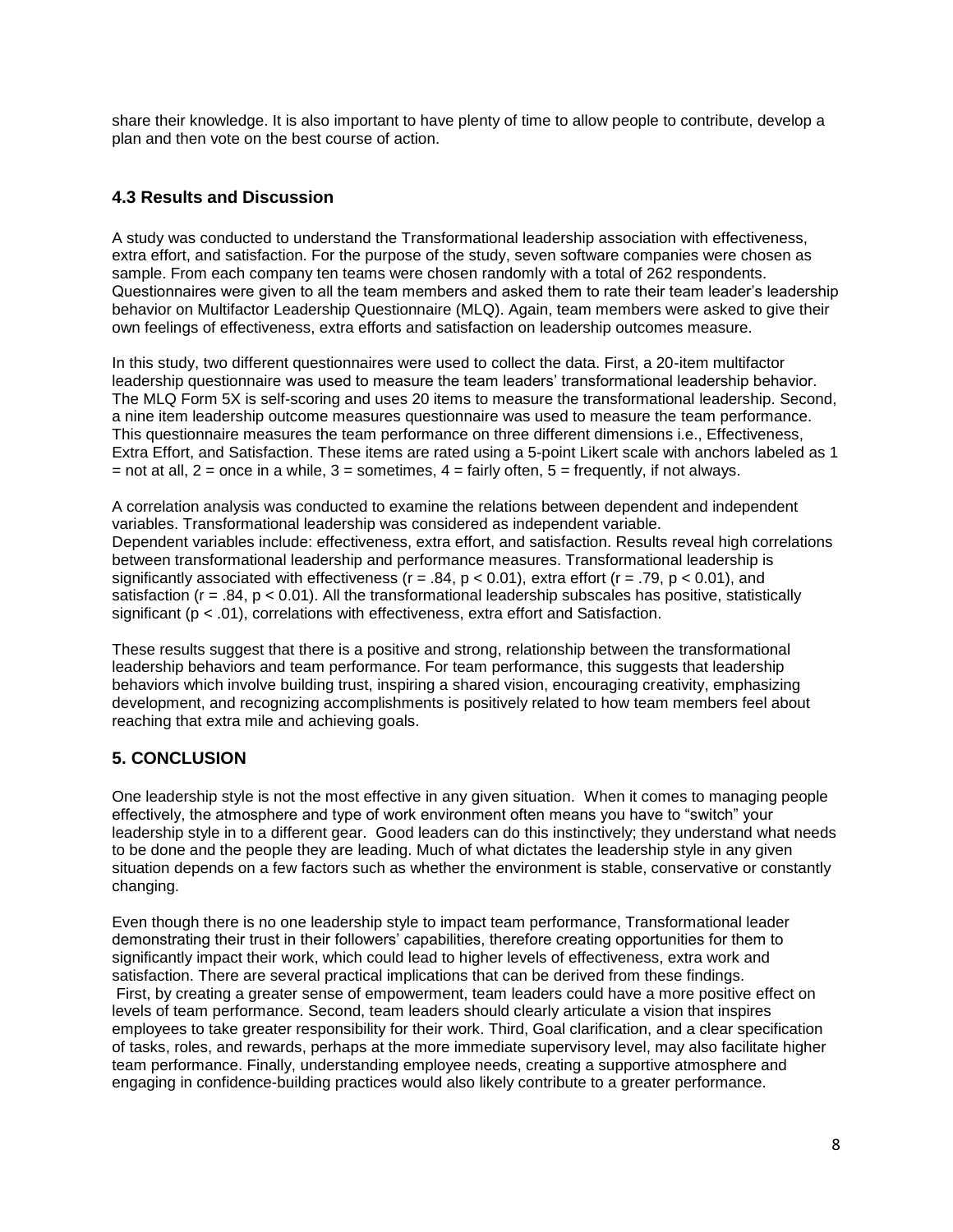#### **6. REFERENCES**

- 1. Choi, Suk Bong. (2017). Effects of transformational and shared leadership styles on employees' perception of team effectiveness. *Social Behavior and Personality: An International Journal, 45*(3), 377-386.
- 2. Curry, Katherine A. (2014). Team Leadership: It's Not for the Faint of Heart. *Journal of Cases in Educational Leadership, 17*(2), 20-40.
- 3. Guimerà, R., Uzzi, B., Spiro, J., & Amaral, L. (2005). Team assembly mechanisms determine collaboration network structure and team performance. *Science (New York, N.Y.), 308*(5722), 697-702.
- 4. Hambley, Laura A., O'Neill, Thomas A., & Kline, Theresa J. B. (2007). Virtual Team Leadership: The Effects of Leadership Style and Communication Medium on Team Interaction Styles and Outcomes. *Organizational Behavior and Human Decision Processes, 103*(1), 1-20.
- 5. Heldal, F., & Antonsen, S. (2014). Team Leadership in a High-Risk Organization. *Small Group Research, 45*(4), 376-399.
- 6. Katzenbach, J., & Smith, Douglas K. (1999). *The wisdom of teams : Creating the highperformance organization*. New York, NY: HarperBusiness.
- 7. Limbare, Sameer. (2012). Leadership styles & conflict management styles of executives. *Indian Journal of Industrial Relations, 48*(1), 172-180.
- 8. Sauer, S. (2011). Taking the reins: The effects of new leader status and leadership style on team performance. *The Journal of Applied Psychology, 96*(3), 574-87.
- 9. Scholtes, P., Joiner, Brian L, & Streibel, Barbara J. (2003). *The team handbook* (3rd ed.). Madison, WI: Oriel.
- 10. To, Tse, & Ashkanasy. (2015). A multilevel model of transformational leadership, affect, and creative process behavior in work teams. *The Leadership Quarterly, 26*(4), 543-556.
- 11. Zaccaro, Rittman, & Marks. (2001). Team leadership. *The Leadership Quarterly, 12*(4), 451-483.
- 12. Effects of Transformational Leadership on Team Performance Y Rama Krishna
- 13. Different styles of Leadership [http://www.depa.univ-paris8.fr/IMG/pdf/leadership\\_notes.pdf](http://www.depa.univ-paris8.fr/IMG/pdf/leadership_notes.pdf)
- 14. What is Autocratic Leadership [https://www.verywellmind.com/what-is-autocratic-leadership-](https://www.verywellmind.com/what-is-autocratic-leadership-2795314)[2795314](https://www.verywellmind.com/what-is-autocratic-leadership-2795314)
- 15. [https://www.mindtools.com/pages/article/newLDR\\_84.htmt](https://www.mindtools.com/pages/article/newLDR_84.htm)
- 16. <https://www.langston.edu/sites/default/files/basic-content-files/TransformationalLeadership.pdf>
- 17. <http://smallbusiness.chron.com/5-different-types-leadership-styles-17584.html>
- 18. <http://smallbusiness.chron.com/managers-different-leadership-styles-motivate-teams-10823.html>
- 19. <http://iiste.org/Journals/index.php/PPAR/article/viewFile/15681/16078>
- 20. <https://www.slideshare.net/FaheemUlhaq1/impact-of-leadership-on-organizational-performance>